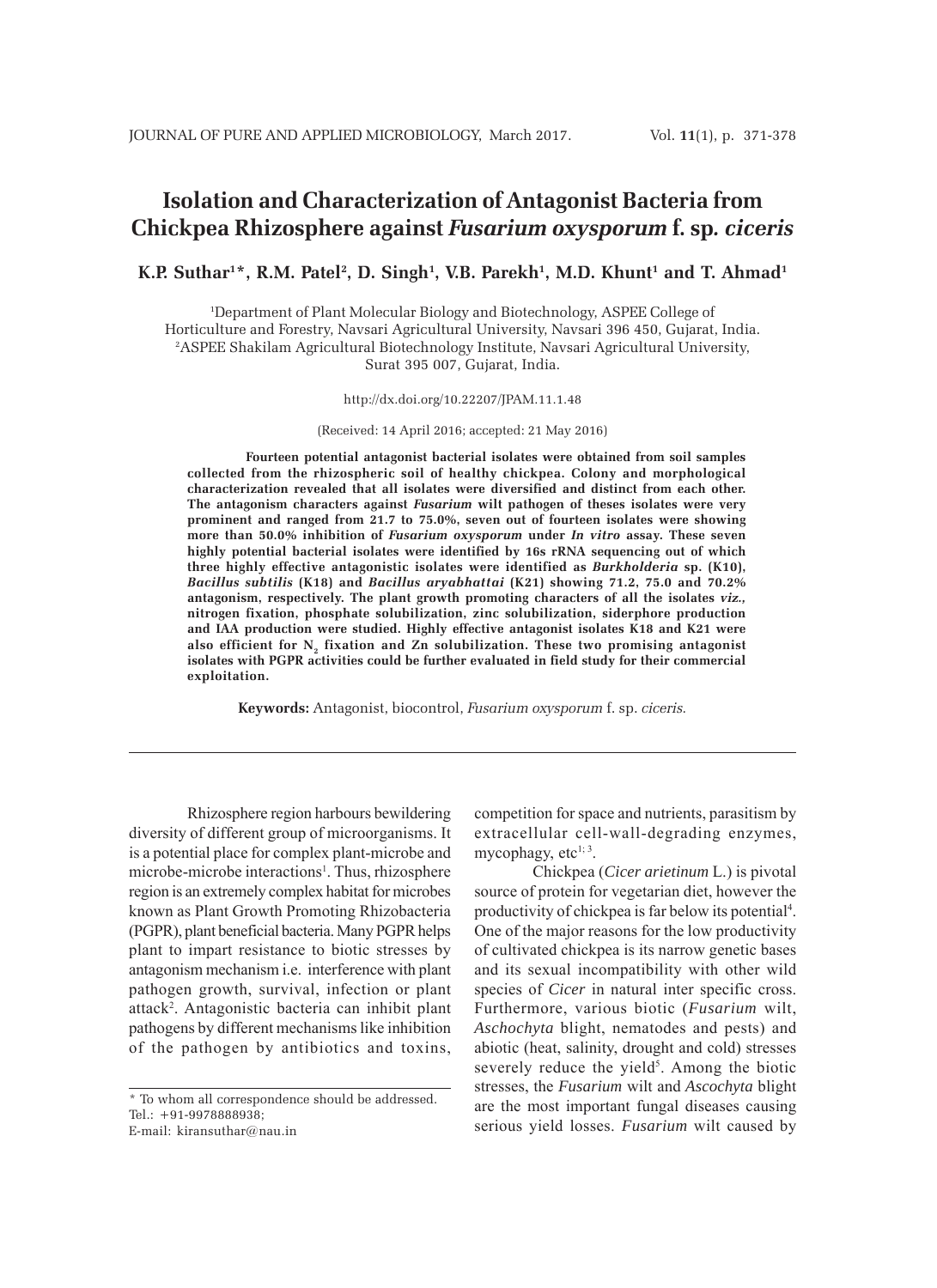*Fusaruim oxysporum* f. sp*. ciceris* (Padwick) Matuo  $&$  K. Sato (FOC) is one of the most important and destructive vascular disease of chickpea. *Fusarium* wilt is primarily managed by resistance breeding programs but pathogenic variability and mutability leading to breakdown of naturally selected resistance, are the main hurdles for plant breeders<sup>6</sup>. The fungicides are used for wilt management however, the degradation of fungicides and organic compounds are very difficult and it's accumulation in food chains had higher toxic level in animals and also lead to environment pollution<sup>7</sup>. Therefore, Integrated Disease Management (IDM) strategy is need of time which includes minimum use of chemicals for checking the pathogen population, encouragement of beneficial biological agents to reduce the pathogen inoculums<sup>8</sup>, further the crop rotation, pathogen-free seed, removal of plant debris and fungicide seed treatment are several disease management strategies have been employed for the control of wilt in chickpea. Biological control of *Fusarium* wilt is a potential component of IDM where the principle of bacteria or fungal antagonist has been exploited for the control of disease. The application of microorganisms to control diseases, which is a form of biological control, is an environment friendly approach. Realizing the need of novel microbial biocontrol agent against the *Fusarium* wilt of chickpea, the present study is undertaken with an objective to isolate efficient biocontrol agent with PGPR activity from chickpea rhizosphere.

## **MATERIALS AND METHODS**

#### **Collection of samples**

Different soil samples were collected from the rhizosphere region of healthy chickpea plant from pulse research station, Navsari Agricultural University, Navsari 396 450, Gujarat, India.

## **Isolation of PGPR**

Collected soil samples were serially diluted, plated on N-agar medium and incubated for 24 hours. After incubation, well isolated and distinct colonies were streaked on N-agar plates by four sector method<sup>9</sup>. Antagonist effect of all isolates was studied against *F. oxysporum* following the method described by Jinantana and Sariah1997<sup>10</sup>. Based on initial screening for

J PURE APPL MICROBIO*,* **11**(1), MARCH 2017.

antagonism against *Fusarium oxysporum* f. sp. *ciceris*, total fourteen distinct isolates showing considerable antagonism were preserved on agar slant at 4°C and glycerol stocks were prepared for long term preservation of isolates.

## **Characterization of isolates**

All the isolates were characterized in terms of colony and morphological characters to judge diversity and distinctness among isolates. *In vitro* **screening of isolates**

Isolates were screened for their antagonist as well as plant growth promoting activities such as nitrogen fixation, phosphate and zinc solubilization, siderophore production and IAA production.

### **Antagonistic activity**

Antagonistic activities of the isolates were evaluated by dual culture method against *Fusarium oxysporum* f. sp. *ciceris*. Fungal and bacterial isolates were inoculated on Potato Dextrose Agar (PDA) medium in test petri dish and inoculation of only fungal pathogen on PDA served as a control. Plates were incubated at 30°C temperatures till full coverage of fungi in control. Efficiency of isolates was judged on per cent growth inhibition method given by Vincent, 194711.

$$
PGI = \begin{array}{c} C-T \\ C \end{array} \times 100
$$

Where,

PGI= Percent Growth Inhibition

T= Colony diameter of pathogenic fungi in test plate (mm)

C= Colony diameter of pathogenic fungi in Control plate (mm)

#### **Nitrogen fixation**

Nitrogen fixation ability of isolates was judged by inoculating pure culture on nitrogen free Ashby's Mannitol Agar medium. Presence of growth after 48 hrs of incubation at  $28^{\circ}$  C temperature was taken as evidence of positive nitrogen fixation reaction.

#### **Phosphate solubilization**

Rate of phosphate solubilization was checked by inoculating bacteria on Pikovskya's medium by spot test method followed by measurement of zone ratio<sup>12</sup>. Medium possesses insoluble tricalcium phosphate, which on acidification, gives clear zone around colony.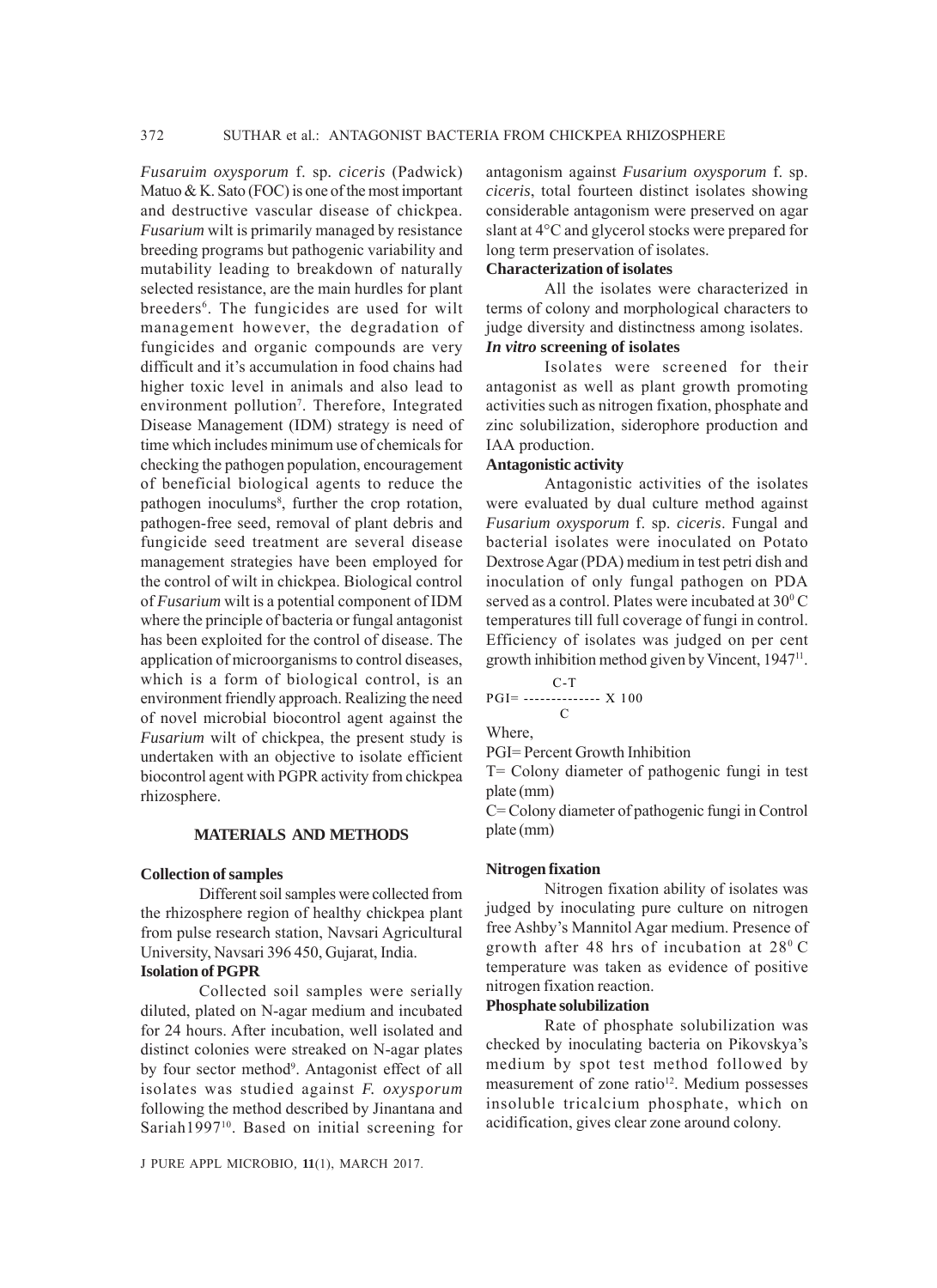#### **Zinc solubilization**

Zinc solubilization efficacy was judged on modified Pikovskaya medium<sup>13</sup>. Pure culture was applied by spot test method and efficacy was judged on the basis of zone of clearance of insoluble zinc oxide substrate.

## **Siderophore production**

Siderophore production was judged by spot inoculation of 1μl bacterial suspension on chrome azurole S agar plates and incubated at 30 °C temperature for 5 days in dark condition. Appearance of orange halogen around the colony was considered positive test for siderophore production<sup>14</sup>.

## **IAA production**

IAA estimation was done using Salkowaskay method<sup>15</sup>. A loopful of culture was inoculated in 2 ml Minimal Media amended with 50 μg/ml tryptophan. Inoculated broths were incubated for 24 hrs at 28°C temperature on rotary shaker, centrifuged at 10,000g for 15 minutes, 1ml of supernatant was taken in fresh tube and 2 to 3 drops of Ortho-phosphoric acid was added, 2ml of Salkowaskay reagent (1ml of 0.5M FeCl<sub>3</sub> in 50 ml of

 $35\%$  HClO<sub>4</sub>) was added to the aliquot. Samples were incubated for 25 minutes at room temperature. Absorbance was measured at 530 nm. Auxin quantification values were recorded by preparing calibration curve made by using IAA standard in the range of  $10-100 \mu g/ml$ .

## **Identification of Selected Effective Microbes' Bacteria**

Total bacterial genomic DNA was extracted and purified according to the CTAB method [16] with slight modifications. The 16S rRNA genes were amplified from genomic DNA with the primers 27F: 5-AGAGTTTGATCCTGGCTCAG-3 and 1492R: 5- CGGTTACCTTGTTACGACTT-3. PCR amplification was performed as follows: initial denaturation 5 min at 94°C, followed by 32 cycles of 94°C for 30s, 30s at 40°C, 90s at 72°C, and final extension for 5 min at 72°C, at the last hold at 4°C. Sequencing of amplified 16S rRNA was done using AB prism Sequencer, 3130 Genetic analyzer (Applied Bio systems) with 4 capillaries. DNA sequence homology searches were performed using the online BLAST search engine in GenBank



**Fig. 1.** A. Plate of K18 isolate dual culture after 7 days incubation; B. Control plate of *F. oxysporum* after 7 days incubation; C. Antagonistic potential of different rhizospheric isolates against *Fusarium oxysporum* f. sp.

J PURE APPL MICROBIO*,* **11**(1), MARCH 2017.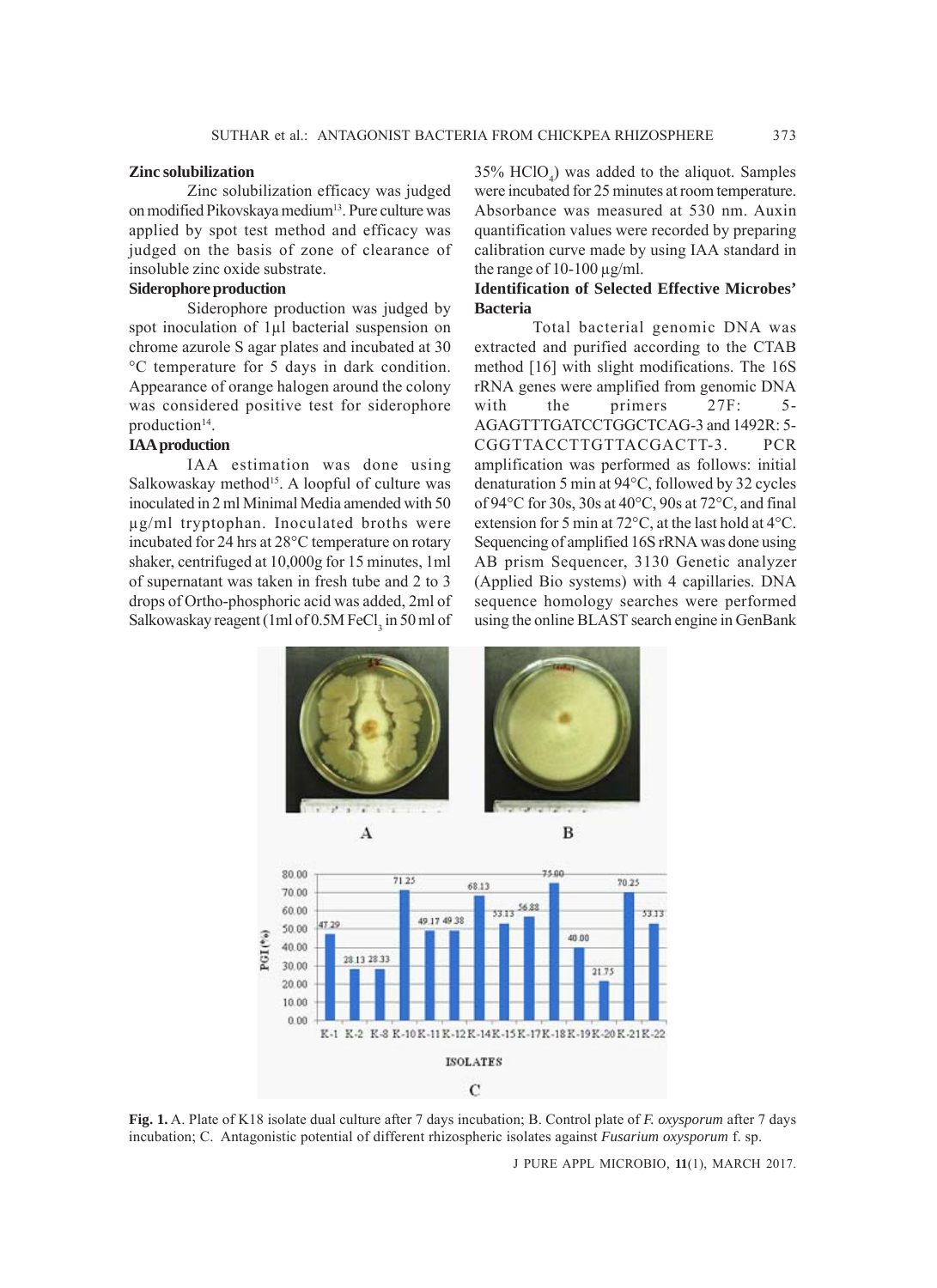(available at: http://www.ncbi.nlm.nih.gov). Phylogenetic analyses were conducted by using phylogeny. $fr<sup>17</sup>$ .

### **RESULTS AND DISCUSSION**

Antagonistic microbes have the potential to inhibit plant pathogenic microorganisms by different mechanisms in eco-friendly manner. Isolation of such important microorganisms was performed from soil samples collected from healthy chickpea rhizospheric soil. Total fourteen rhizospheric bacteria with distinct colony and morphological characteristics were obtained by dilution plate techniques (Table 1) and preserved for future studies.

Use of fungicides in the plant disease management is not advantageous because of its ill effect on environment and non-targeted organisms18. Use of antagonistic microbes in plant disease management can be the best alternate of fungicides with eco-friendliness. Antagonistic microbes were screened by dual culture method on PDA agar medium against *Fusarium oxysporum* causing wilt in chickpea, the per cent antagonist range from 21.75 to 75.00%. out of which three isolates v*iz.* K18, K10 and K21 showed higher biocontrol potential which was 75.00, 71.25 and 70.25 per cent, respectively, while the lowest efficacy was reported in isolate K20 (21.75%; Fig. 1).

For the characterization of plant growth promotion characters, isolates were also checked for the efficacy to increase the availability of different nutrients i.e. nitrogen, phosphorus and



**Fig. 2.** Phylogenic relationship among seven highly efficient antagonistic isolated based on 16s rRNA sequence

J PURE APPL MICROBIO*,* **11**(1), MARCH 2017.

zinc (Table 2). The isolate K2 and K17 were found positive for increasing the availability of  $N_2$ , PO<sub>4</sub> and Zn, the isolate K12 and K20 were found positive in nitrogen fixation only, while remaining isolates K1, K8, K11, K14, K15, K18 and K21 were able to increase the availability of  $N_2$  and Zn. Moreover isolated K19 and K22 were also found promising for phosphate solubilization in lab medium with potential antagonistic activity against *Fusarium wilt* pathogen of chickpea. Iron is a vital element required by every living organisms as a part of electron transport chain and as a cofactor of different enzymes<sup>19</sup>. Siderohpore producing bacteria produces compound that can chelate the iron element and thus make it unavailable for plant pathogens in rhizospheric region. Siderophore producing bacteria thus works as a biocontrol agent for plant pathogens. Among the different isolates, the isolate *viz*. K2, K10, K15 and K17 were found to be siderophore positive. Indole 3 Acetic Acid (IAA) is a plant growth promoter and produced by many rhizospheric bacteria, however, none of 14 antagonistic bacteria were found to produce IAA in lab medium amended with tryptophan (Table 3).

The 16S rRNA sequencing of seven potential antagonist bacterial isolates was done for identification. The PCR products of approximately 1380 and 1270 bp were generated for the seven effective antagonistic bacteria. The partial 16S rDNA sequences of all isolates were determined and aligned to other known sequences database in GenBank for their identification (Table 4). The three effective anatagonist K10, K18 and K21 were identified as *Burkholderia* sp., *Bacillus subtilis* and *Bacillus aryabhattai*, respectively. The phylogenetic analysis of all seven antagonistic microorganisms using 16s rRNA sequence revealed maximum similarity between isolate K18 and K21 (Figure 2).

The antagonistic effects of twelve rhizosphere isolates (six *Bacillus subtilis and six Pseudomonas spp.*) against *Fusarium oxysporum* f. sp. *ciceris* were studied under *in vitro* condition*,* and found *P. aeuroginosa* (P10 and P12), *B. subtilis* (B1, B6, B28 and B99) and *P. aeuroginosa* (P12 and  $B28$ ) as a potential biocontrol agent<sup>20</sup>. The suppression of chickpea *Fusarium* wilt by *Bacillus subtillis* and *Trichoderma harzianum* treatments in liquid and seed inoculation methods was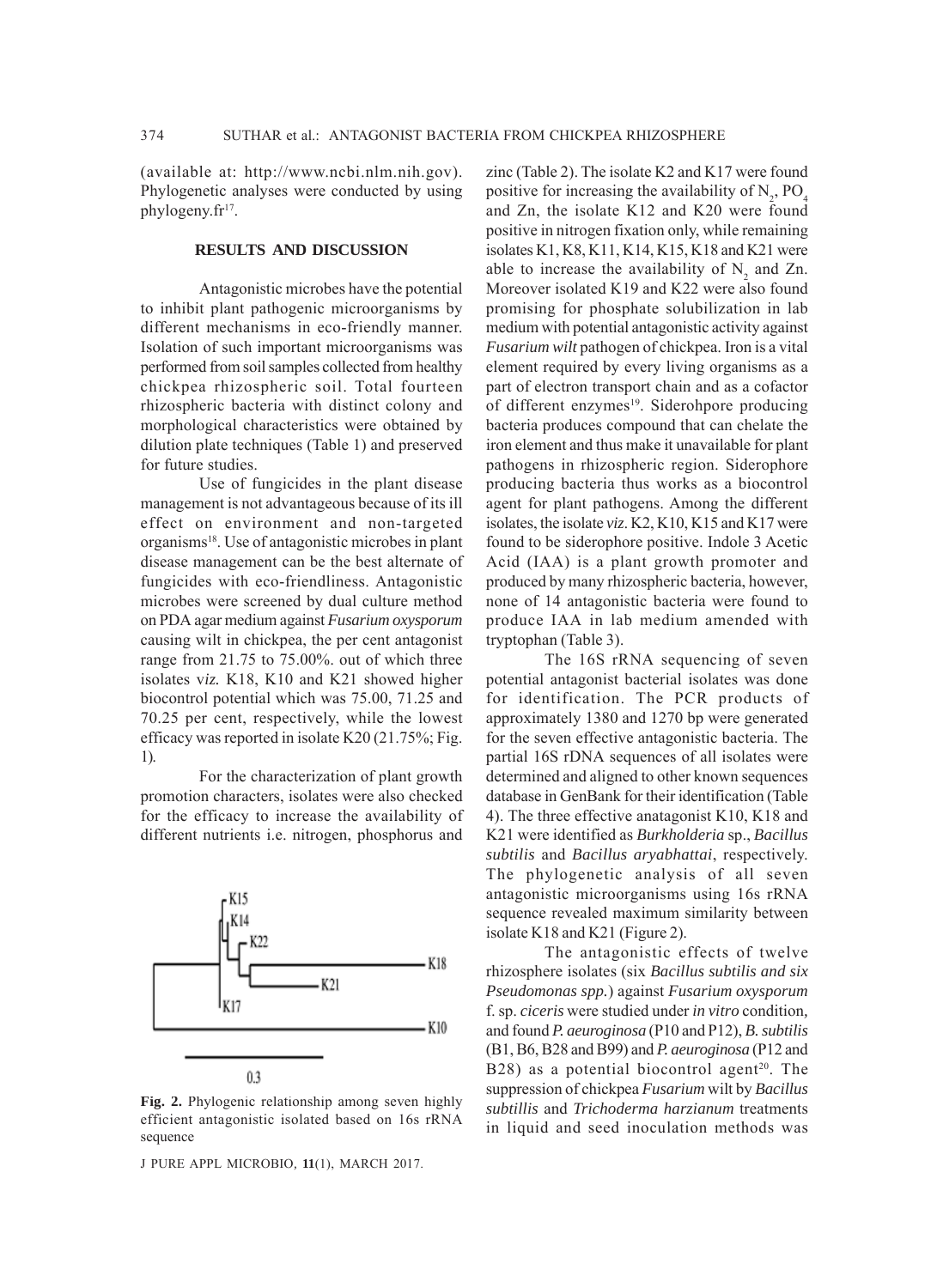| ł                                                                              |
|--------------------------------------------------------------------------------|
|                                                                                |
|                                                                                |
|                                                                                |
|                                                                                |
|                                                                                |
| į                                                                              |
| į                                                                              |
|                                                                                |
| ı                                                                              |
|                                                                                |
|                                                                                |
|                                                                                |
|                                                                                |
| ١                                                                              |
|                                                                                |
|                                                                                |
|                                                                                |
|                                                                                |
|                                                                                |
|                                                                                |
| lows and through of one of or at the state interest throughout one into the lo |
| ;                                                                              |
| .<br>)                                                                         |
| Ì                                                                              |
| :<br>:<br>:                                                                    |
|                                                                                |
| T<br>E                                                                         |
|                                                                                |

|                                                                                 |                          | Arrangement              |             | Single<br>Single<br>Pair<br>Single |                  |                                        | $\frac{1}{2}$ |                 |                   | Single<br>Single<br>Single<br>Chain                                   |             | hai<br>Pai<br>Pai                 |             |                                                                               |              | Single<br>Single |
|---------------------------------------------------------------------------------|--------------------------|--------------------------|-------------|------------------------------------|------------------|----------------------------------------|---------------|-----------------|-------------------|-----------------------------------------------------------------------|-------------|-----------------------------------|-------------|-------------------------------------------------------------------------------|--------------|------------------|
|                                                                                 | Morphological characters | Shape                    | Short Rod   | Cocci                              | Long Rod         | Short Rod                              | Long Rod      | Long Rod        | Short Rod         | Long Rod                                                              | Long Rod    | Long Rod                          | Long Rod    | Long Rod                                                                      | Long Rod     | Long Rod         |
| Table 1. Colony and morphological characters of potential rhizospheric isolates |                          | Grams reaction           | Negative    | Positive                           | Positive         | Negative                               | Positive      | Positive        | Negative          | Positive                                                              | Positive    | Positive                          | Positive    | Positive                                                                      | Positive     | Positive         |
|                                                                                 |                          | Texture                  | Smooth      | Smooth                             | Smooth           | Smooth                                 | Rough         | Smooth          | Smooth            |                                                                       |             | Rough<br>Rough<br>Rough<br>Smooth |             | Rough                                                                         | Sticky       | Rough            |
|                                                                                 |                          | Consistency Pigmentation | White       | Red<br>White                       |                  | <b>Colourless</b>                      |               | White<br>White  | <b>Colourless</b> | White<br>White<br>White<br>White<br>Pinkish                           |             |                                   |             | White                                                                         | White        | White            |
|                                                                                 |                          |                          | Sticky      | Sticky                             | Sticky           | Sticky                                 | Rough         | Sticky          | Sticky            | Rough<br>Rough<br>Rough<br>Sticky                                     |             |                                   |             | Sticky                                                                        | Sticky       | Rough            |
|                                                                                 |                          | Opacity                  | Translucent | Translucent                        | Translucent      | <b>Transparen</b>                      | Translucent   | Translucen      | Transparent       | Translucent                                                           | Translucent | Translucent                       | Translucent | Translucen                                                                    | Translucent  | Translucent      |
|                                                                                 | Colony characters        | Margin                   | Entire      | Entire                             | Entire           | Entire                                 | Entire        | <b>Jndulate</b> | Entire            | Irregular                                                             | Irregular   | Entire                            | Entire      | Entire                                                                        | Irregular    | Entire           |
|                                                                                 |                          | Shape                    | Round       | Round                              | Round            | Irregula                               | Oblong        | Irregular       | Round             | Irregular                                                             | Irregular   | Irregular                         | Round       | Irregular                                                                     | Round        | Round            |
|                                                                                 |                          | Elevation                | ᇰ<br>Raise  |                                    | ヮ                | ⊵<br>Raise<br>Raise<br>Slight<br>Raise | ${\rm Flat}$  |                 |                   | P                                                                     | ರ           |                                   |             | ≥ –<br>Flat<br>Raise<br>Raise<br>Raise<br>Raise<br>Raise<br>Slightl<br>raised | Raise        | $_{\rm Flat}$    |
|                                                                                 |                          | Size                     | Medium      | Medium                             | Medium           | Big                                    | Medium        | Medium          | Medium            | Small<br>Small                                                        |             | Big                               | Medium      | Small                                                                         | Small<br>Big |                  |
|                                                                                 |                          |                          |             |                                    | $\frac{K8}{K10}$ |                                        |               |                 |                   | K K K K K K K K<br>1 1 1 1 1 1 1 2 1 2 1 9 0<br>1 1 1 1 1 1 2 1 9 0 0 |             |                                   |             |                                                                               | K 21<br>K 22 |                  |
|                                                                                 |                          |                          |             |                                    |                  |                                        |               |                 |                   | $\infty$                                                              | $\sigma$    |                                   |             |                                                                               |              |                  |

 $\overline{\phantom{a}}$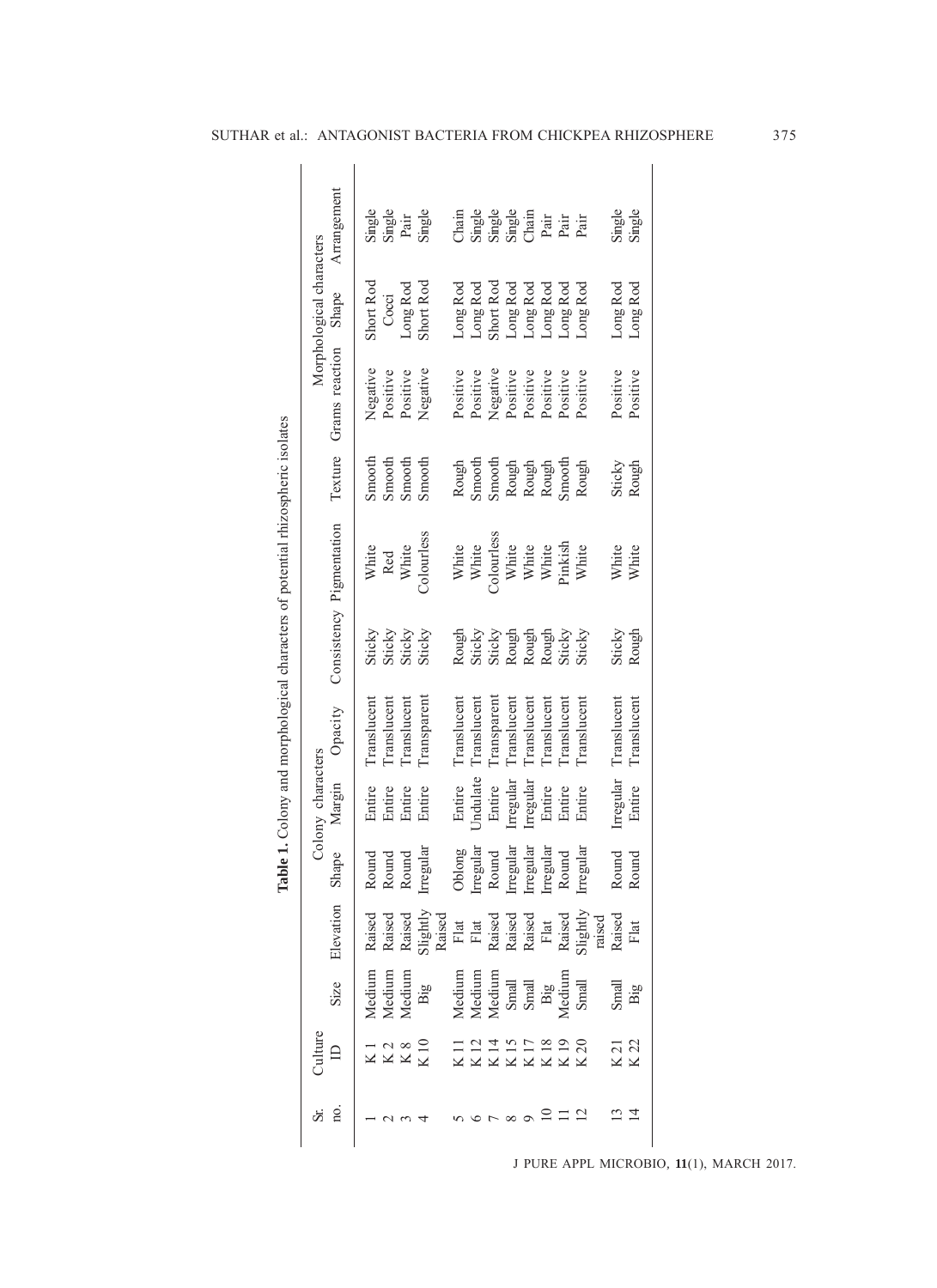reported<sup>21</sup>. The antagonistic effect of eight antagonistic microorganisms' *viz*., *Aspergillus flavus*, *Aspergilus niger*, *Aspergilus ochraceus*, *Azotobacter* sp., *Penicillium* sp., *Pseudomonas fluorescens*, *Rhizobium* sp. and *Trichoderma harzianum* was determined under *in vitro* condition against *Fusarium oxysporium* f. sp. *ciceris*22. All the antagonists reduced the growth of *Fusarium oxysporum* f. sp. *ciceris* significantly but *Trichoderma harzianum* produced longer

inhibition zone (6.72 cm) as compared to other antagonistic organisms. The effects of different antagonists, i.e. *Acrophialophora* sp., *fluorescent pseudomonas* isolates 1, 3, 4 and *Gliocladium virens, G*. *catanaltum*, *G*. *deliguences*, *Trichoderma hamatam*, *T*. *harziamum* and *T*. *koningii* was screened against the chickpea wilt pathogen, and found that *T*. *hamatam* inhibited an average of 26.03 per cent of radial growth, followed by *fluorescent pseudomonas*-3 (25.5%) and

**Table 2.** Efficacy of different isolates for increasing availability of nutrients

**Table 3.** Efficacy of different isolates for Siderophore and IAA production

| Sr.<br>no.     | Culture<br>ID   | Nitrogen<br>fixation | Phosphate | Zinc<br>solubilization solubilization | Sr.<br>no. | Culture<br>ID  | Siderphore<br>production | IAA<br>production |  |
|----------------|-----------------|----------------------|-----------|---------------------------------------|------------|----------------|--------------------------|-------------------|--|
| 1              | K <sub>1</sub>  | Positive             | Negative  | Positive                              | 1          | K <sub>1</sub> | Negative                 | Negative          |  |
| 2              | K <sub>2</sub>  | Positive             | Positive  | Positive                              | 2          | K <sub>2</sub> | Positive                 | Negative          |  |
| 3              | K 8             | Positive             | Negative  | Positive                              | 3          | K 8            | Negative                 | Negative          |  |
| $\overline{4}$ | K 10            | Negative             | Negative  | Negative                              | 4          | K 10           | Positive                 | Negative          |  |
| 5              | K 11            | Positive             | Negative  | Positive                              | 5          | K 11           | Negative                 | Negative          |  |
| 6              | K 12            | Positive             | Negative  | Negative                              | 6          | K 12           | Negative                 | Negative          |  |
| 7              | K 14            | Positive             | Negative  | Positive                              | 7          | K 14           | Negative                 | Negative          |  |
| 8              | K 15            | Positive             | Negative  | Positive                              | 8          | K 15           | Positive                 | Negative          |  |
| 9              | K 17            | Positive             | Positive  | Positive                              | 9          | K 17           | Positive                 | Negative          |  |
| 10             | K 18            | Positive             | Negative  | Positive                              | 10         | K 18           | Negative                 | Negative          |  |
| 11             | K 19            | Negative             | Positive  | Negative                              | 11         | K 19           | Negative                 | Negative          |  |
| 12             | K <sub>20</sub> | Positive             | Negative  | Negative                              | 12         | K 20           | Negative                 | Negative          |  |
| 13             | K 21            | Positive             | Negative  | Positive                              | 13         | K 21           | Negative                 | Negative          |  |
| 14             | K 22            | Negative             | Positive  | Negative                              | 14         | K 22           | Negative                 | Negative          |  |

**Table 4.** Identification of potential antagonistic microorganism using 16S rRNA sequence

| K10<br>74<br>Burkholderia sp. SBH-11 gene for<br>$6e-50$<br>AB366333.1<br>16S ribosomal RNA, partial sequence<br>K14<br>Bacillus subtilis strain MML2483<br>98<br>0.0<br>KJ655546.1<br>16S ribosomal RNA gene, partial sequence<br>K15<br>Bacillus subtilis strain MML2483<br>97<br>0.0<br>KJ655546.1<br>16S ribosomal RNA gene, partial sequence<br>Bacillus subtilis strain OTPB4<br>K17<br>97<br>0.0<br>KT265082.1<br>16S ribosomal RNA gene, partial sequence<br>K18<br>KF318812.1<br>Bacillus subtilis strain 155<br>64<br>$2e-39$<br>16S ribosomal RNA gene, partial sequence<br>K <sub>21</sub><br>Bacillus aryabhattai strain JPR39<br>97<br>0.0<br>KR045599.1<br>16S ribosomal RNA gene, partial sequence<br>K22<br>Bacillus sp. RA23 16S ribosomal<br>98<br>0.0<br>FJ898306.1<br>RNA gene, partial sequence | Culture<br>ID | Organism identified by BLAST | Query<br>Coverage<br>$(\%)$ | E<br>Value | Accession<br>no. |  |
|-----------------------------------------------------------------------------------------------------------------------------------------------------------------------------------------------------------------------------------------------------------------------------------------------------------------------------------------------------------------------------------------------------------------------------------------------------------------------------------------------------------------------------------------------------------------------------------------------------------------------------------------------------------------------------------------------------------------------------------------------------------------------------------------------------------------------|---------------|------------------------------|-----------------------------|------------|------------------|--|
|                                                                                                                                                                                                                                                                                                                                                                                                                                                                                                                                                                                                                                                                                                                                                                                                                       |               |                              |                             |            |                  |  |
|                                                                                                                                                                                                                                                                                                                                                                                                                                                                                                                                                                                                                                                                                                                                                                                                                       |               |                              |                             |            |                  |  |
|                                                                                                                                                                                                                                                                                                                                                                                                                                                                                                                                                                                                                                                                                                                                                                                                                       |               |                              |                             |            |                  |  |
|                                                                                                                                                                                                                                                                                                                                                                                                                                                                                                                                                                                                                                                                                                                                                                                                                       |               |                              |                             |            |                  |  |
|                                                                                                                                                                                                                                                                                                                                                                                                                                                                                                                                                                                                                                                                                                                                                                                                                       |               |                              |                             |            |                  |  |
|                                                                                                                                                                                                                                                                                                                                                                                                                                                                                                                                                                                                                                                                                                                                                                                                                       |               |                              |                             |            |                  |  |
|                                                                                                                                                                                                                                                                                                                                                                                                                                                                                                                                                                                                                                                                                                                                                                                                                       |               |                              |                             |            |                  |  |

J PURE APPL MICROBIO*,* **11**(1), MARCH 2017.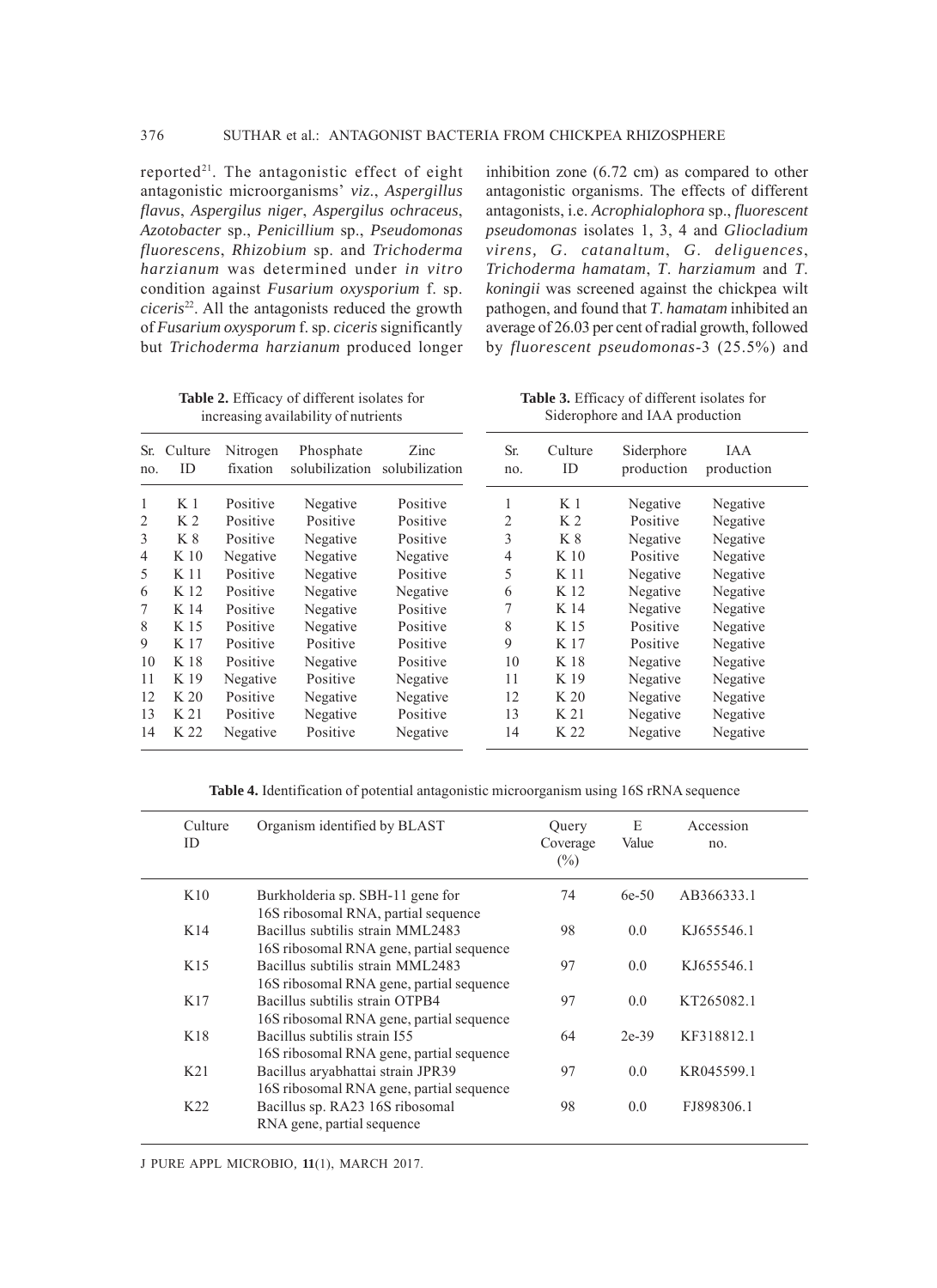*fluorescent pseudomonas* isolate-4 (25.08%), respectively<sup>23</sup>. The antagonistic activity of  $21$ isolates of *Rhizobium* under both *in vitro* in dual culture and *in vivo* in green house and field conditions was studied against *Fusarium oxysporum* f. sp. *ciceris* race 0. In dual culture study reported that 14 isolates inhibited the mycelia growth of pathogen more than 30% and most effective isolated were Rh8, Rh11, Rh16 and PchSOM, which inhibited fungal growth more than 50 per cent $24$ . In present study, fourteen isolates were finalized based on antagonistic efficacy and distinguishes, of which only three isolates were found to be potential biocontrol agent under *in vitro* study, they also showed potential PGPR activities.

#### **CONCLUSION**

Antagonistic microorganisms can be useful for the eco-friendly plant disease management in sustainable agriculture. Apart from antagonistic activity many biocontrol agents also posses PGPR activities, which exert plant growth promotion by direct or indirect mechanisms. In present laboratory study, isolates K17, K18, K21 and K22 obtained from different rhizospheric soil samples were potent in terms of biocontrol and plant growth promotion potential. A combination of these isolates may have biocontrol as well as growth promotion activities like  $N_2$  fixation, Zn solubilization, PO<sub>4</sub> solubilization and siderophore production. However, potential isolates need to be characterized in field condition for mass exploration.

#### **REFERENCES**

- 1. Whipps, J. Microbial interactions and biocontrol in the rhizosphere*. J. Expr. Bot.,* 2001; **52***:* 487*–* 511*.*
- 2. Chernin, L., Chet, I. Microbial enzymes in biocontrol of plant pathogens and pests*.* Enzymes in the Environment: Activity, Ecology, and Applications *(*BurnsR *&* DickR*, eds), Marcel Dekker, Inc., New York.* 2002*; pp* 171*–* 225*.*
- 3. De Boer, W.*,* Folman, L.B.*,* Summerbell, R.C., Boddy, L. Living in a fungal world*:* impact of fungi on soil bacterial niche development*. FEMS Microbiol. Rev.,* 2005*;* **29***:* 795*–*811*.*
- 4. Abbo, S., Berger, J., Turner, N.C. Evolution of cultivated chickpea: four bottlenecks limit diversity and constrain adaptation. *Funct. Plant. Biol.* 2003; **30**: 1081-1087.
- 5. Winter, P., Benko-Iseppon, A.M., Huttel, B., Ratnaparkhe, M., Tullu, A., Sonnante, G., Tekeoglu, M., Santra, D., Sant, V.J., Rajesh, P. N., Kahl, G., Muehlbauer, F.J. A linkage map of the chickpea (*Cicer arietinum* L.) genome based on 44 recombinant inbred lines from *C. arietinum* x *C. reticulatm* cross: localization of resistance genes for *Fusarium* wilt races 4 and 5. *Theoret. Appl. Genet.,* 2000; **101**: 1155–1163.
- 6. Nimbalkara, S.B., Harsulkara, A.M., Giria, P.A., Sainania, M.N., Franceschib, V., Gupta, V.S. Differentially expressed gene transcripts in roots of resistant and susceptible chickpea plant (*Cicer arietinum* L.) upon *Fusarium oxysporum* infection. *Physiol. Mol. Plant Path.,* 2006; **68**(4- 6): 176-188.
- 7. Chet, I. *Trichoderma* application, mode of action and potential as a biocontrol agent of soil-borne plant pathogenic fungi. In: Innovative approaches to plant disease control, ed. Chet I., Wiley, New York, 1987; pp 137-160.
- 8. Landa, B.B., Navas-Cortes, J.A., Jimenez-Diaz, R.M. Integrated management of *Fusarium* wilt of chickpea with sowing date, host resistance, and biological control. *Phytopathology*, 2004; **94**: 946-960.
- 9. Montealegre, J.R., Reyes, R., Perez, L.M., Herrera, R., Silva, P., Besoain, X. Selection of bioantagonistic bacteria to be used in biological control of *Rhizoctonia solani* in tomato. *Electron. J. Biotechnol.,* 2003; **6**: 116-127.
- 10. Jinantana, J., Sariah M. Antagonistic effect of Malaysian isolates of *Trichoderma harzianum* and *Gliocladiwn virens* on *Sclerotium rolfsii*". *Pertanika J. Trop. Agric. Sci.,* 1997; **20**: 35-41.
- 11. Vincent, J.M. The esters of 4-hydroxybenzoic acid and related compounds. Part I. Methods for the study of their fungistatic properties, *J. Soc. Chem. Ind.,* 1947; **66**: 149-155.
- 12. Pikovskaya, R.I. Mobilization of phosphorus in soil connection with the vital activity of some microbial species. *Microbiologiya*, 1948; **17** :362–370.
- 13. Ghevariya, K.K., Desai, P.B. Rhizobacteria of sugarcane: *In vitro* screening for their plant Growth Promoting potentials. *Res J Recent Sci.,* 2014; **3**: 52-58.
- 14. Schwyn, B., Neilands, J.B. Universal chemical assay for the detection and determination of siderophores. *Anal. Biochem.,* 1987; **160**: 47 56.

J PURE APPL MICROBIO*,* **11**(1), MARCH 2017.